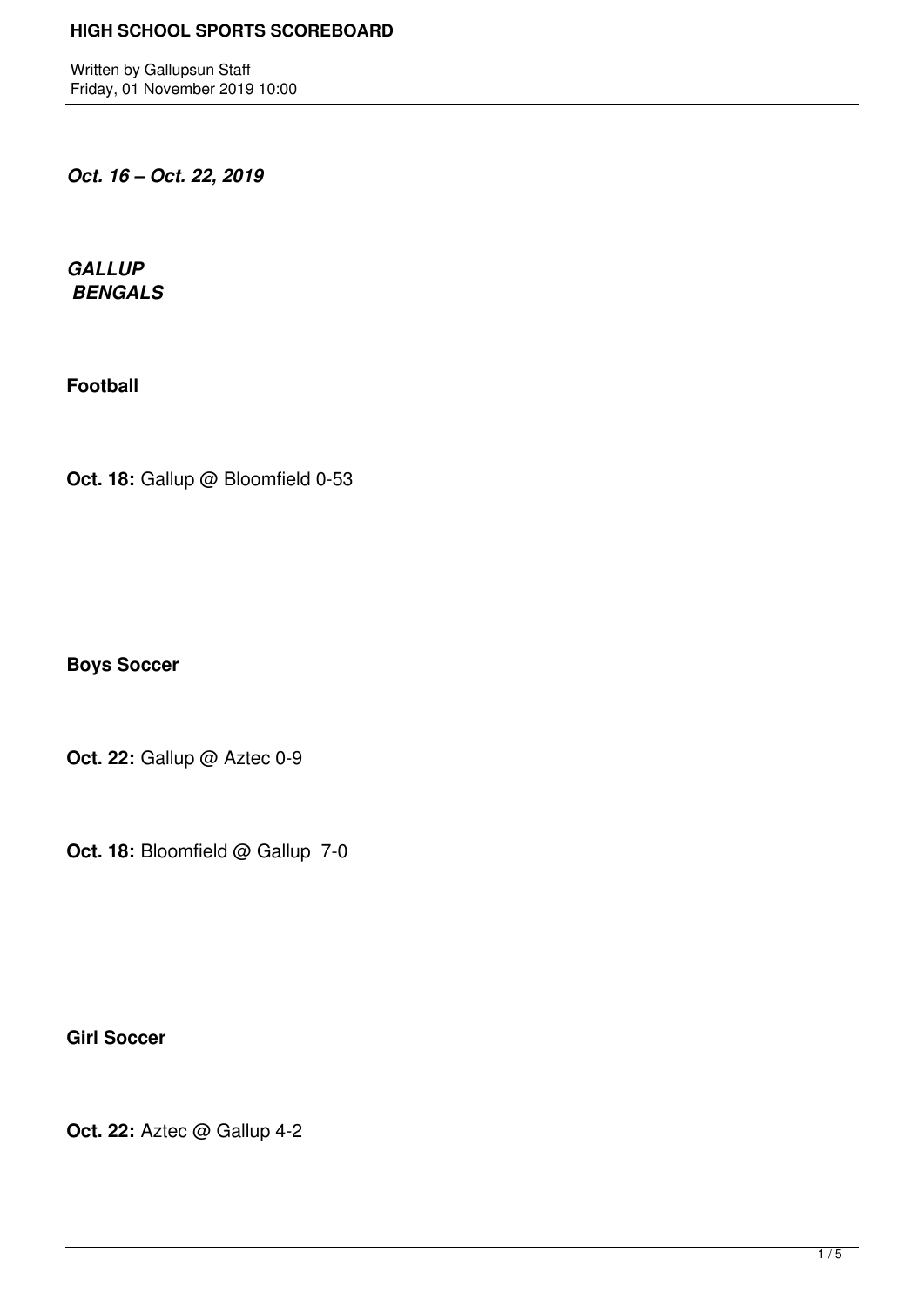Written by Gallupsun Staff Friday, 01 November 2019 10:00

**Oct. 17:** Gallup @ Bloomfield 0-2

**Volleyball**

**Oct. 17:** Kirtland Central @ Gallup 3-1

# *MIYAMURA PATRIOTS*

**Football**

**Oct. 18:** Piedra Vista @ Miyamura 53-3

**Boys Soccer**

**Oct. 17:** Aztec @ Miyamura 5-2

**Girls Soccer**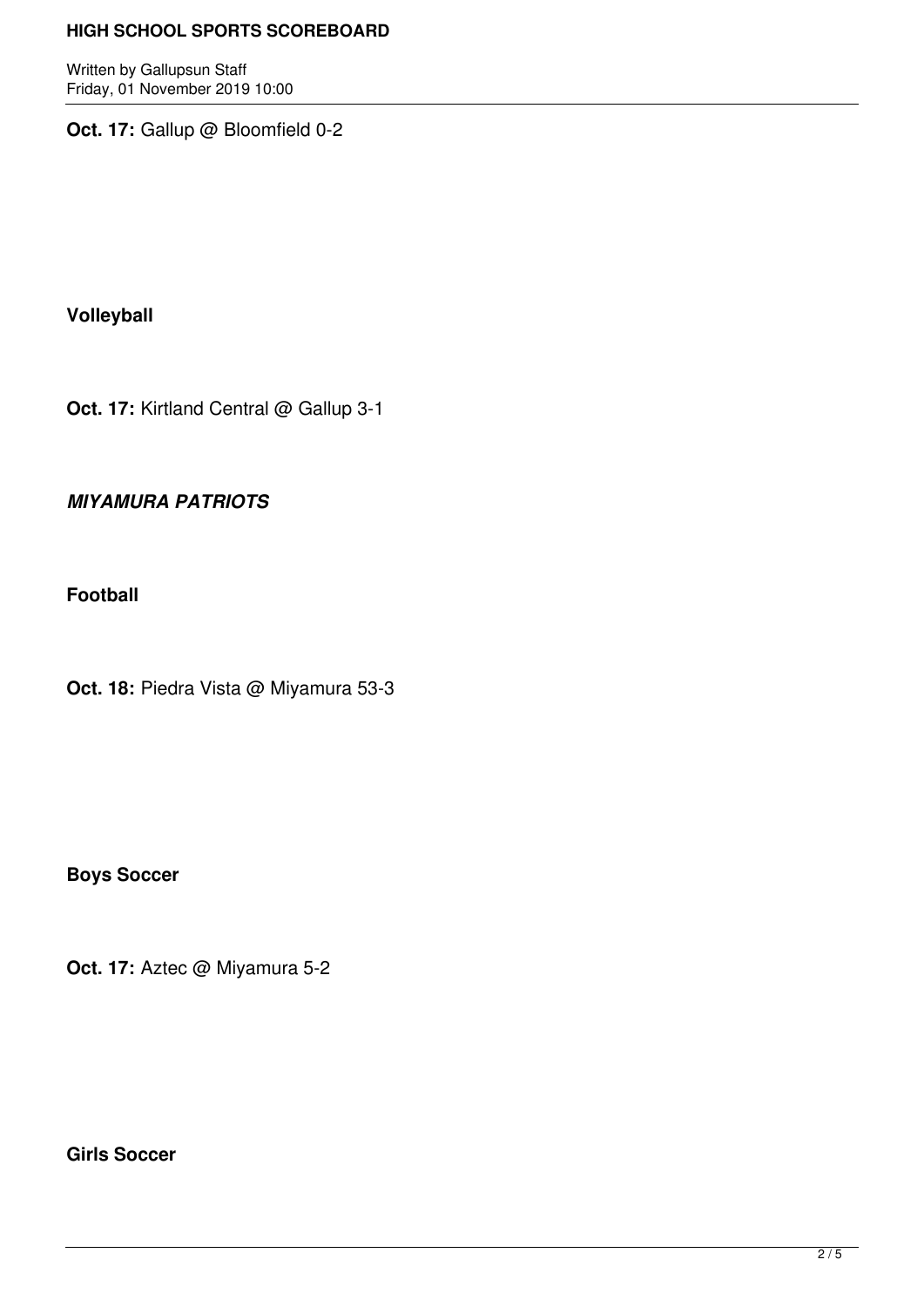Written by Gallupsun Staff Friday, 01 November 2019 10:00

**Oct. 17:** Miyamura @ Aztec 1-6

**Volleyball**

**Oct., 22:** Gallup @ Miyamura 0-3

**Oct. 17:** Miyamura @ Aztec 3-0

*REHOBOTH CHRISTIAN LYNX*

**Boys Soccer**

**Oct. 22:** Rehoboth @ Tierra Encantada 2-7

**Oct. 18:** Moreno Valley @ Rehoboth 2-4

**Volleyball**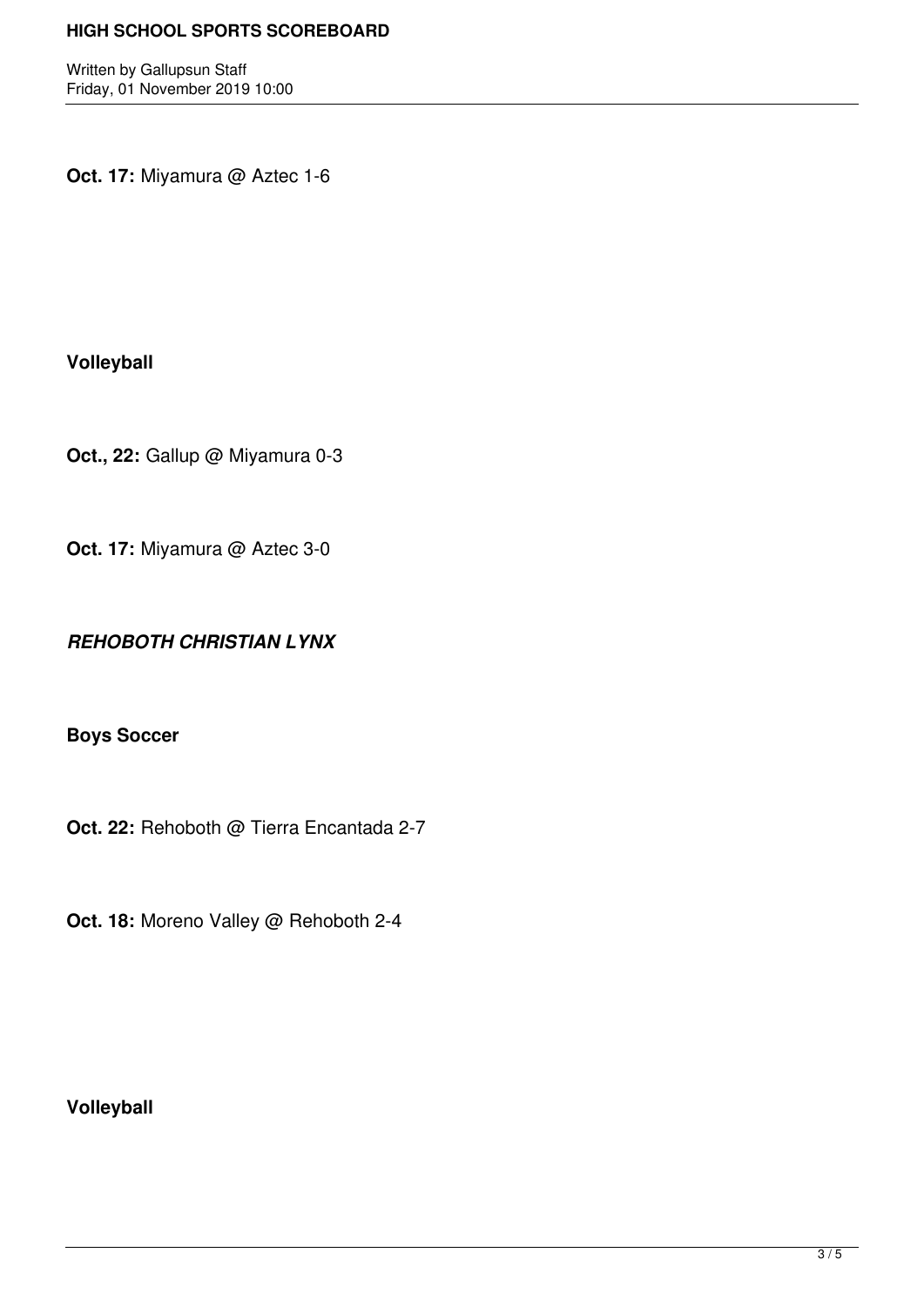Written by Gallupsun Staff Friday, 01 November 2019 10:00

**Oct. 22:** Rehoboth @ Navajo Pine 3-0

**Oct. 18:** Dulce @ Rehoboth 3-1

**Oct. 17:** Newcomb @ Rehoboth 0-3

**Oct. 16:** Tse' Yi' Gai @ Rehoboth 3-1

#### *WINGATE BEARS*

**Football**

**Oct. 18:** Wingate @ Thoreau 12-42

## **Volleyball**

**Oct. 22:** Wingate @ Navajo Prep 1-3

*\*Varsity teams only. Compiled from MaxPreps.com. Contact: gallupsunreporters @gmail.com*